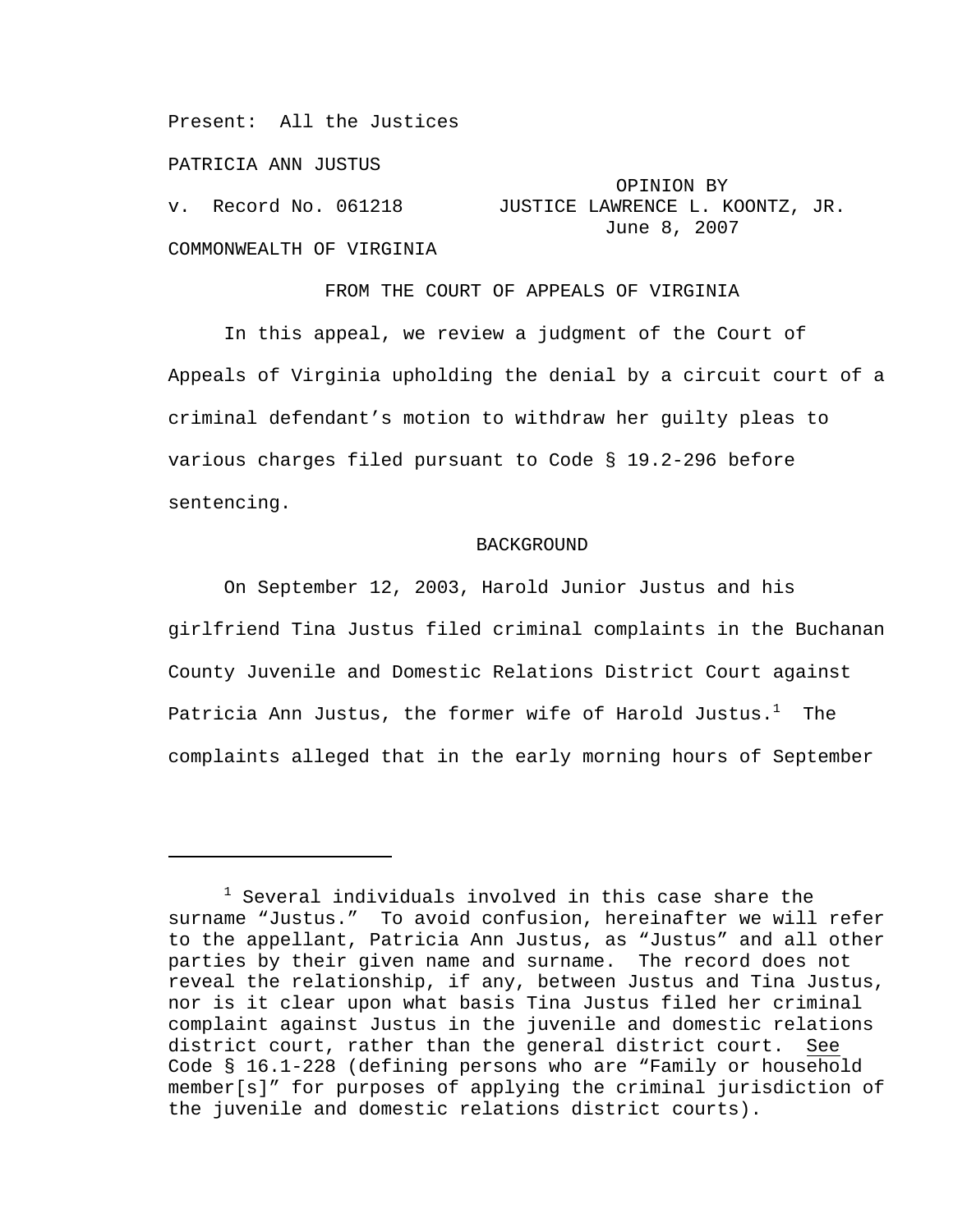10, 2003 Justus forcibly entered Harold Justus' home, assaulted Harold Justus and Tina Justus, and caused damage to the home.

Following preliminary proceedings conducted in the juvenile and domestic relations district court, on October 13, 2003, Justus was indicted by a grand jury of the Circuit Court of Buchanan County for breaking and entering the home of Harold Justus in violation of Code § 18.2-91, for maliciously wounding Harold Justus and Tina Justus in violation of Code § 18.2-51, and for misdemeanor destruction of property in violation of Code § 18.2-137. As a result of the indictments, the juvenile and domestic relations district court lost jurisdiction over the cases, and its records were transferred to the circuit court. Thereafter, the circuit court appointed attorney Bruce Russell to represent Justus. Russell had been appointed previously by the juvenile and domestic relations district court to represent Justus in the proceedings conducted in that court.

On November 13, 2003, the cases arising from the four indictments were called on the circuit court's docket. In a proper effort to satisfy the requirements of Rule 3A:8(b) regarding the acceptance of pleas to criminal charges, the circuit court asked Justus, "Have you had . . . ample opportunity to speak with Mr. Russell concerning your pleas to these indictments?" Justus replied, "Briefly," and in response to further inquiry from the court indicated that she felt that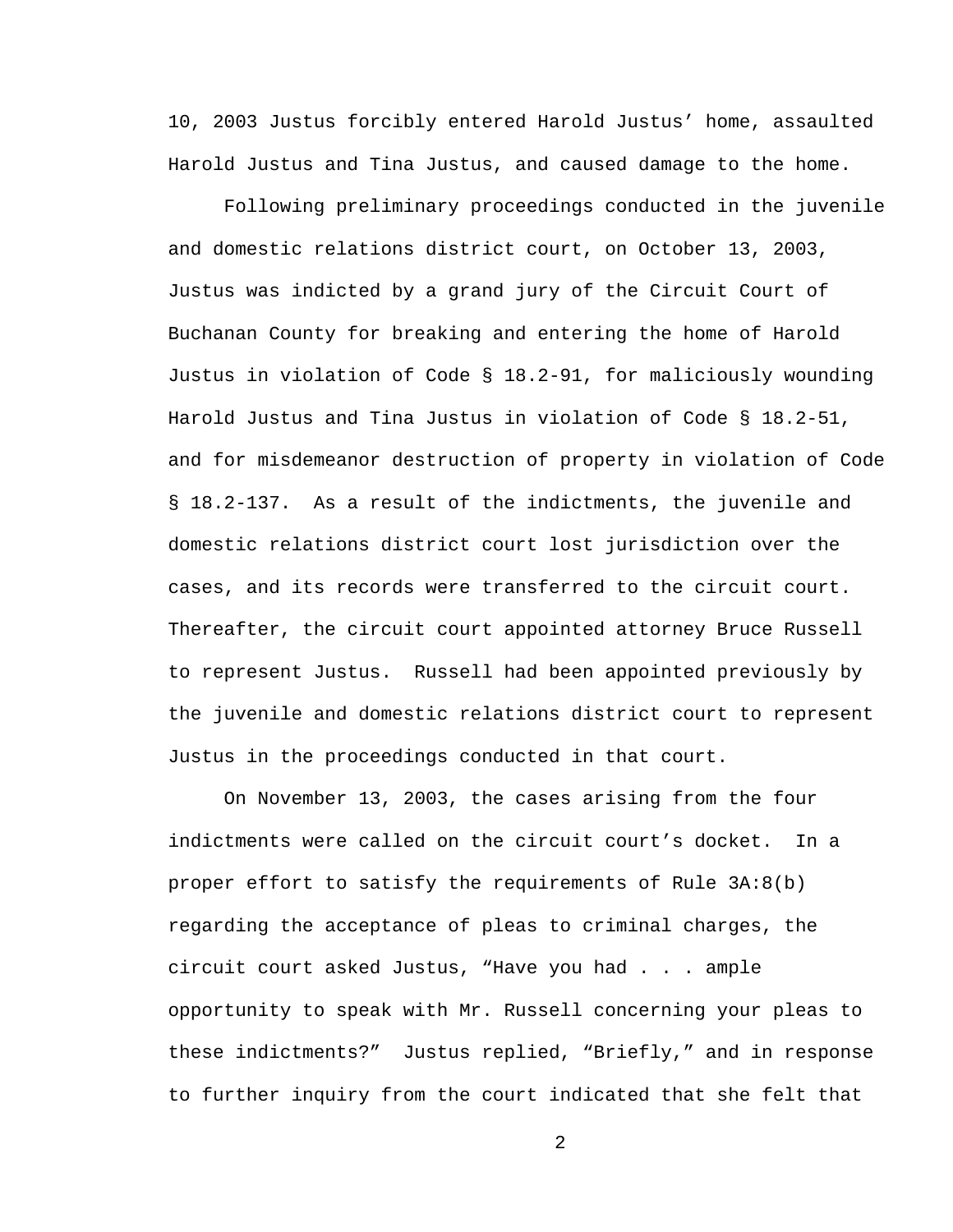she required additional time to consult with Russell. The court advised Russell to consult further with his client while other cases on the docket were called.

Later in the day, the circuit court inquired whether Russell was ready to proceed with Justus' cases and another unrelated case in which Russell also was counsel. Russell replied that he had been consulting with his client in the other case and "didn't get a chance to speak to Ms. Justus." Russell then indicated that he did not "think that [it] will take more than a couple minutes" to consult with Justus. After briefly consulting with her in a jury room, Russell and Justus returned to the courtroom. The court asked Justus, "Have you talked with Counsel enough to be able now to give the Court your pleas of [sic] these four indictments?" Justus then responded, "Yes."

After entering a guilty plea to the indictment for destruction of property, Justus waived the reading of the other indictments and entered guilty pleas to all the charges. The circuit court then engaged Justus in a colloquy to determine whether she was entering the guilty pleas knowingly, intelligently, and voluntarily. Justus responded affirmatively to each of the court's questions with relevance to the issues raised in this appeal. Specifically, Justus agreed that she was satisfied with Russell's services, that she had discussed with him the possible defenses to the charges and the witnesses she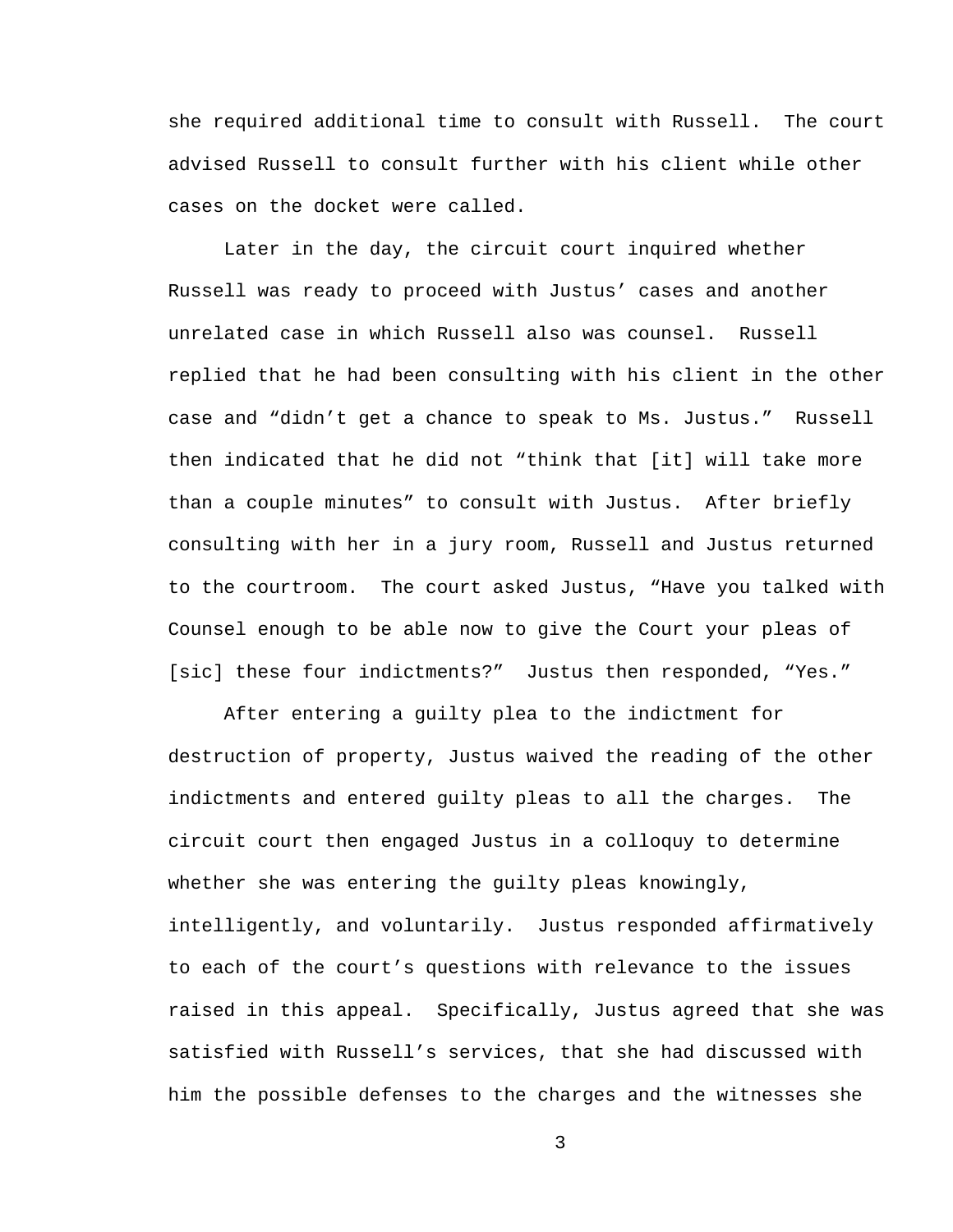might call, that she was waiving her right to trial, and that she had committed the "acts charged in the indictments."

The Commonwealth called Harold Justus as its sole witness to testify about the events of September 10, 2003. Harold Justus recounted that he had discovered Justus attempting to enter his home through a bedroom window. He recounted that Justus then went to the living room door and "either hit the door and knocked it open, or kicked it open." Harold Justus testified that Justus was armed with a hammer and that a fight had ensued between Justus and Tina Justus and then between himself and Justus. The Commonwealth, without objection, was permitted to introduce through Harold Justus' testimony hospital records and photographs showing the injuries sustained by Harold Justus and Tina Justus and photographs of the damage to the living room door. Russell did not cross-examine Harold Justus.

At the conclusion of the hearing, the circuit court found Justus guilty of all the charges and directed that a presentence report be prepared. The Commonwealth then requested the court to enter an order directing that Justus, who had been at liberty on a recognizance bond pending her trial, have no contact with Harold Justus. When the court indicated that it would not permit Justus to remain free on her recognizance bond, Russell inquired whether the court would "consider the home electronic monitoring?" The court asked where Justus was living and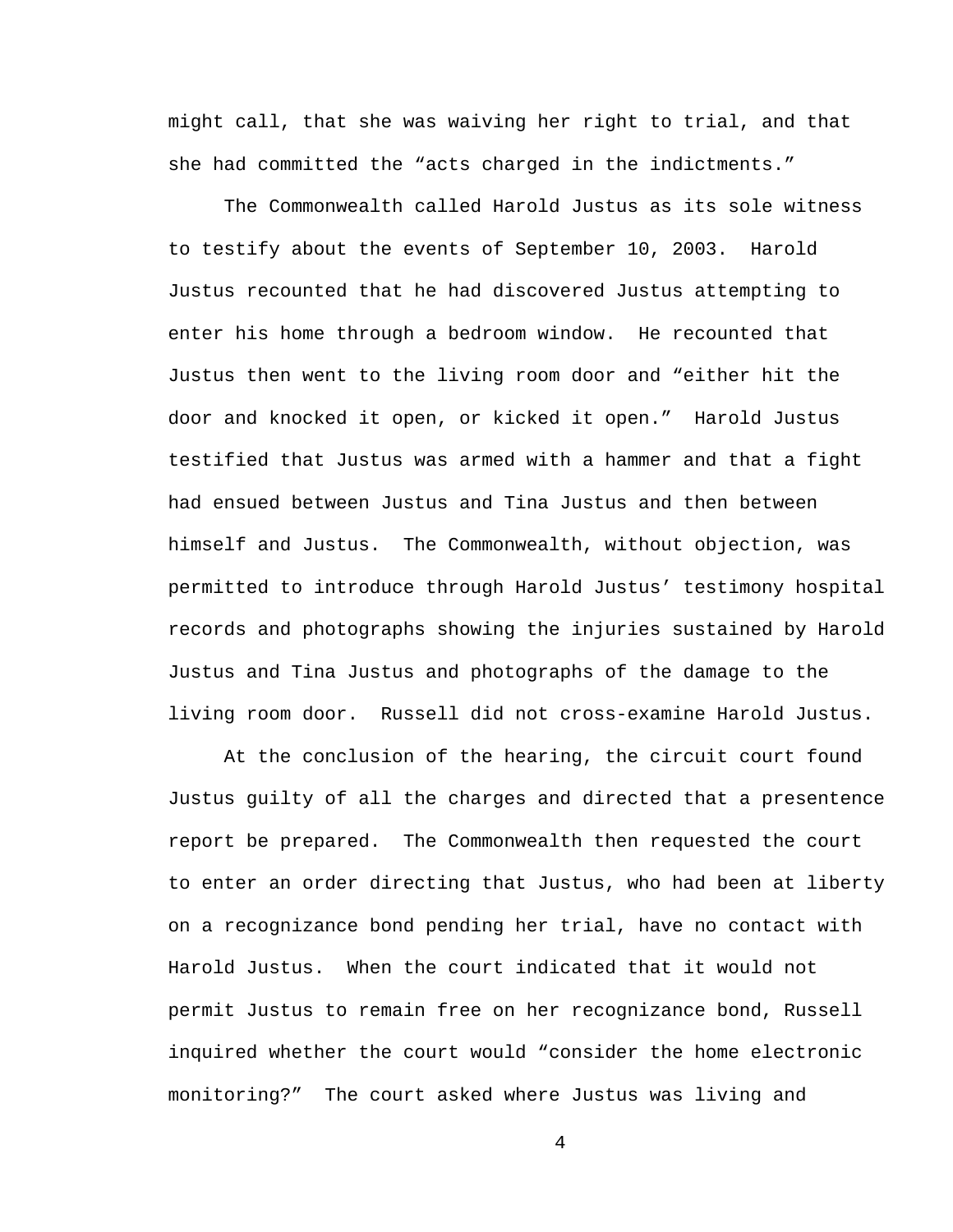Russell replied, "I believe that up until today she was living with [Harold] Justus. But she informs me that she can stay with her grandmother." The court responded, "She was living with Mr. Justus?" Russell confirmed that this was the case. After a further colloquy among the court, Russell, and the Commonwealth, the court agreed to consider releasing Justus on home electronic monitoring if the arrangements could be made at the home of Justus' grandmother.

On January 28, 2004, two days before Justus' scheduled sentencing hearing, attorney Benjamin A. Street filed a motion for a continuance. In the motion, Street indicated that his firm had "just recently been retained by Ms. Justus' father to represent her in these matters, and will need additional time to prepare, investigate and otherwise get ready for any future hearings held herein." The circuit court granted the continuance without objection from the Commonwealth. Subsequently, the court entered an order permitting Russell to withdraw as Justus' counsel and permitting Street to continue as sole counsel of record.

On April 7, 2004, Street filed a motion pursuant to Code § 19.2-296 requesting that the circuit court permit Justus to withdraw her guilty pleas to the four indictments. In relevant part, the motion provided that: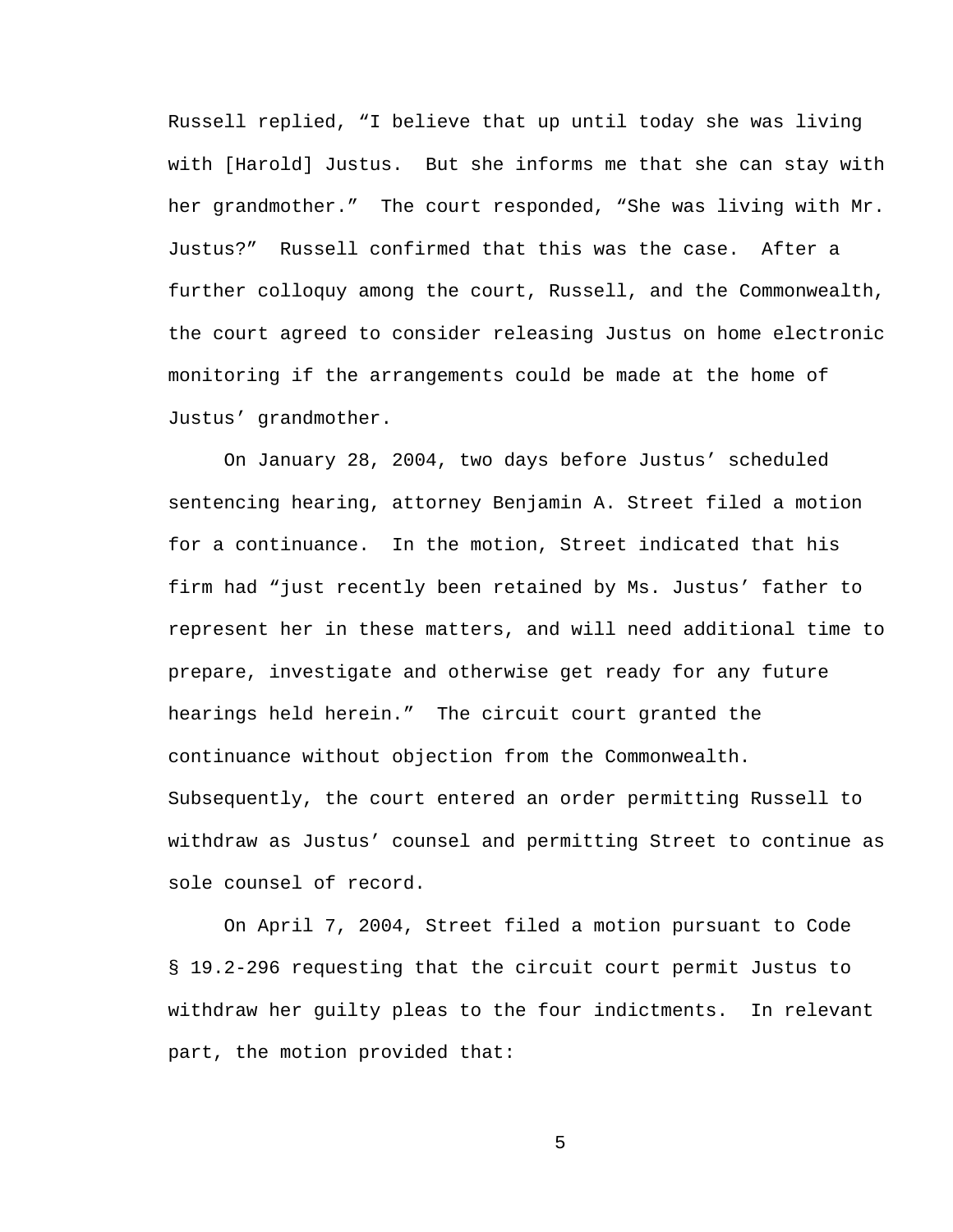Ms. Justus is innocent of the charges against her; she received inadequate counsel regarding whether or not to enter guilty pleas; her pleas were not based upon sound legal advi[c]e; her pleas were made without the benefit of discoverable information regarding Harold Justus' criminal history;<sup>[2]</sup> her pleas were made without her having sufficient time to consult with her attorney; her attorney failed to interview important witnesses in her case and otherwise investigate the facts and circumstances involving the offense; and substantial and compelling evidence exists which strongly suggests her innocence.

. . . .

 Several compelling defenses exist for Ms. Justus in her cases. Specifically, Ms. Justus is prepared to call a witness who will provide testimony tending to show that Ms. Justus had permission to enter the premises in question because she had been living there for some time prior to the event and following the event.

The motion further provided that Justus would present evidence that Harold Justus and Tina Justus precipitated the altercation that resulted in their injuries and, consequently, that Justus had acted in self-defense.

In an affidavit attached to the motion, Sandra Sue Cook stated that Justus was residing in the home occupied by Harold Justus in September 2003. In another similarly attached

i<br>Li

 $^2$  Russell had filed a motion for discovery in the juvenile and domestic relations district court requesting, among other things, the criminal record of Harold Justus, who had been convicted of a felony. That court did not enter a discovery order and, Russell did not renew the motion in the circuit court. Accordingly, the failure of the Commonwealth to provide this evidence is not a viable issue in this appeal.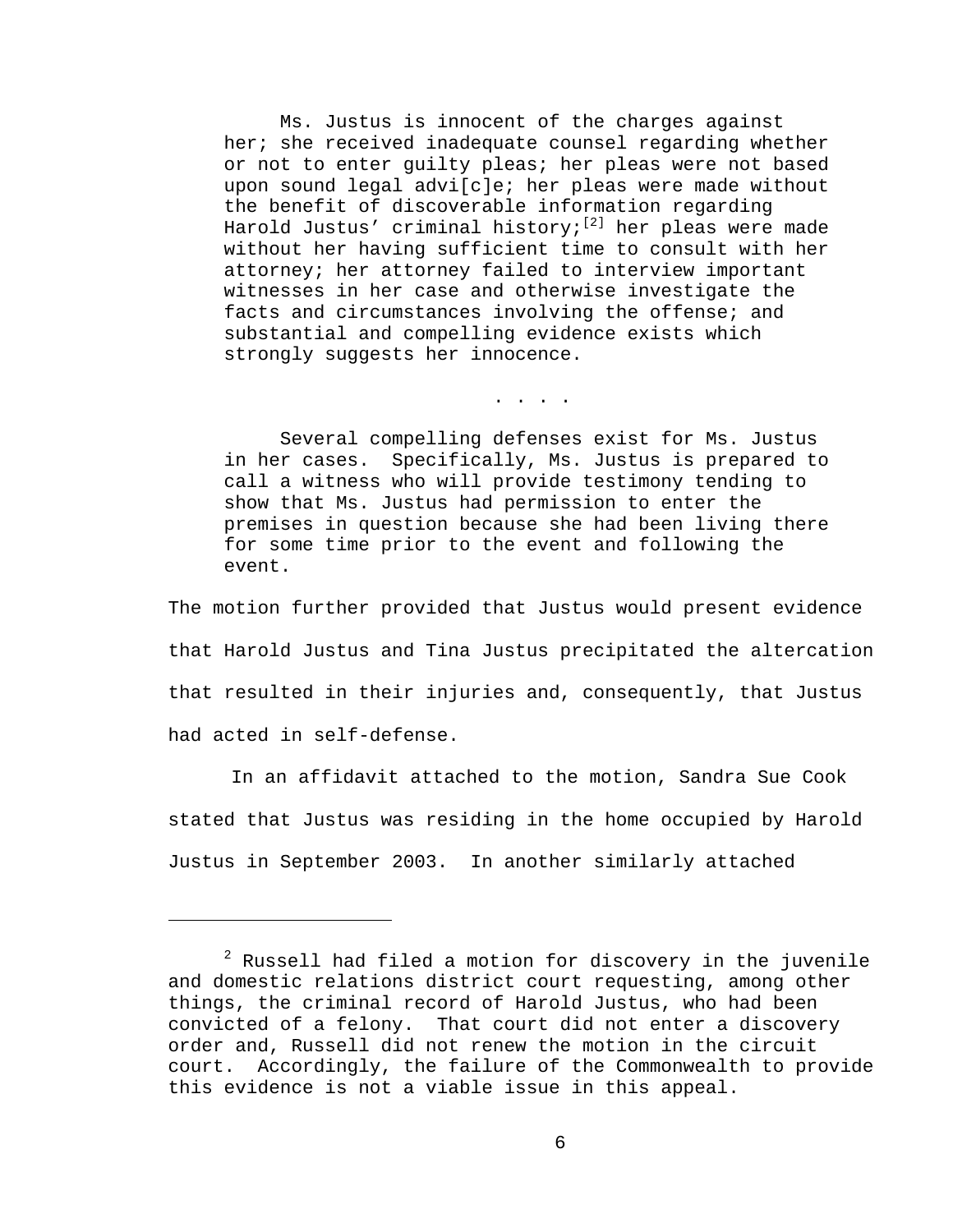affidavit, Joyce Justus stated that she had driven Justus to Harold Justus' home on September 9, 2003, arriving shortly after midnight on September 10, 2003. Joyce Justus further stated, among other things, that Justus entered the home through the front door, that she subsequently observed Harold Justus assaulting Justus, and that Justus did not have a hammer either when she arrived or when she left the home.

On June 14, 2004, the circuit court conducted a hearing on Justus' motion to withdraw her guilty pleas. Although Street indicated that he was prepared to call witnesses in support of the motion, the court permitted Street to proffer the affidavits, and the hearing proceeded to argument of counsel.

Street contended, among other things, that Justus should be permitted to withdraw her guilty plea to the breaking and entering charge because the evidence would have shown she had resided in the home in September 2003 and, thus, she could not legally have been guilty of that offense. Had Russell properly advised her of this circumstance, Street contended that Justus would not have entered a plea of guilty to that charge. Similarly, Street contended that because a minimal investigation would have revealed evidence to support Justus' version of the events of September 10, 2003, Russell's failure to provide Justus with adequate representation resulted in her entering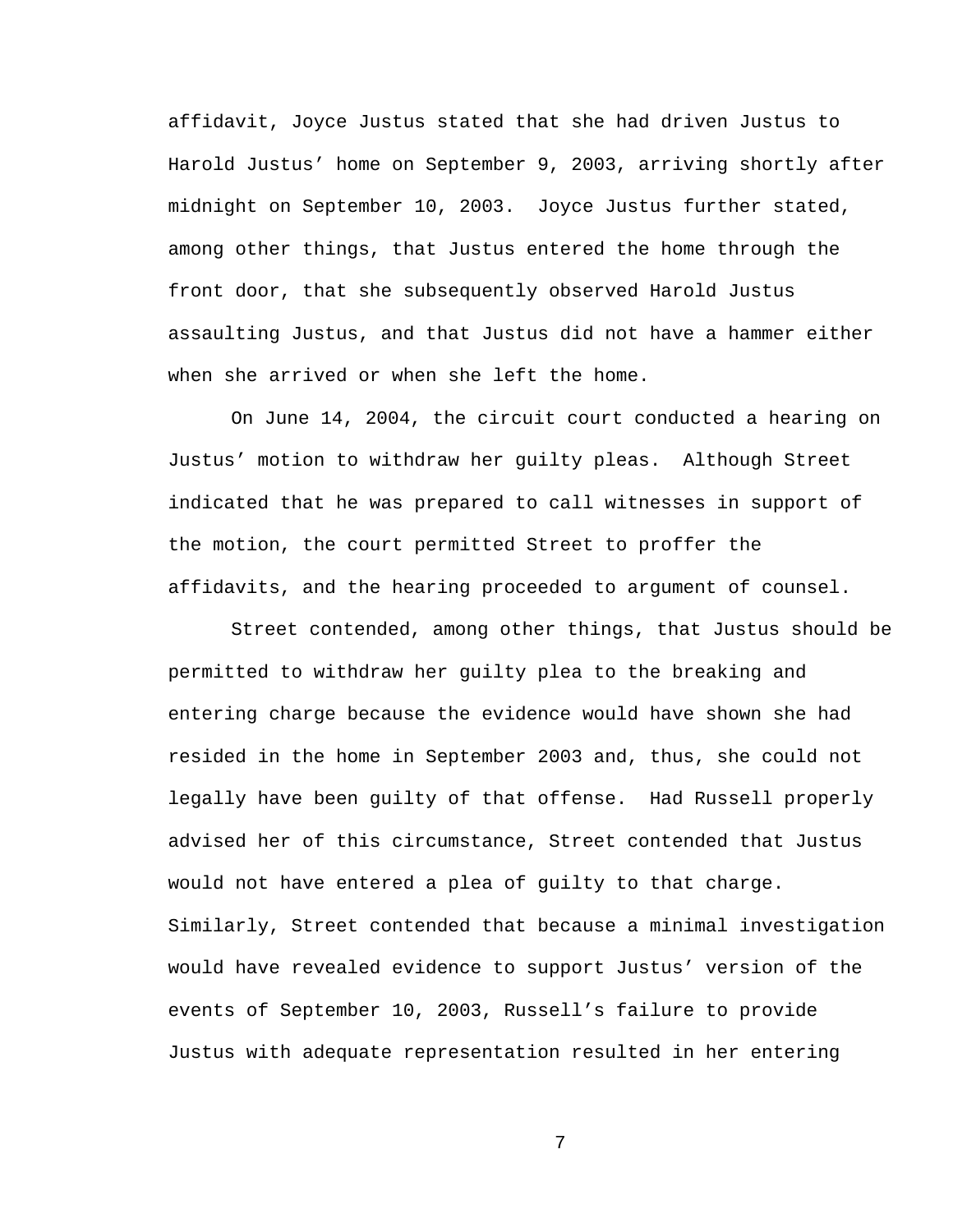guilty pleas to the malicious wounding charges when she could have presented a viable defense of self-defense.

The Commonwealth responded that "this is the wrong manner of proceeding with this . . . there's other avenues open to the defendant," presumably referring to a petition for writ of habeas corpus alleging ineffective assistance of counsel. The Commonwealth then recounted the substance of the guilty plea colloquy between the circuit court and Justus at the November 13, 2003 hearing, noting that Justus "never [told] the Court she's not ready to proceed, that [there] wasn't enough time to talk with her attorney, never makes . . . complaint that her attorney has never spoken with her enough . . . that burden is on her." Indicating that it "agree[d] with the Commonwealth's position here," the circuit court denied Justus' motion to withdraw her guilty pleas.

On September 7, 2004, the circuit court conducted a sentencing proceeding. At that hearing, Street renewed the motion to withdraw the guilty pleas, contending that, contrary to the Commonwealth's position at the prior hearing, "the analysis of whether the plea was voluntary or not is a . . . completely separate issue [from] whether there is evidence that would tend to exonerate" the defendant. He contended that the proper inquiry under Code § 19.2-296 was whether the plea had been entered inadvisedly. The court again denied the motion and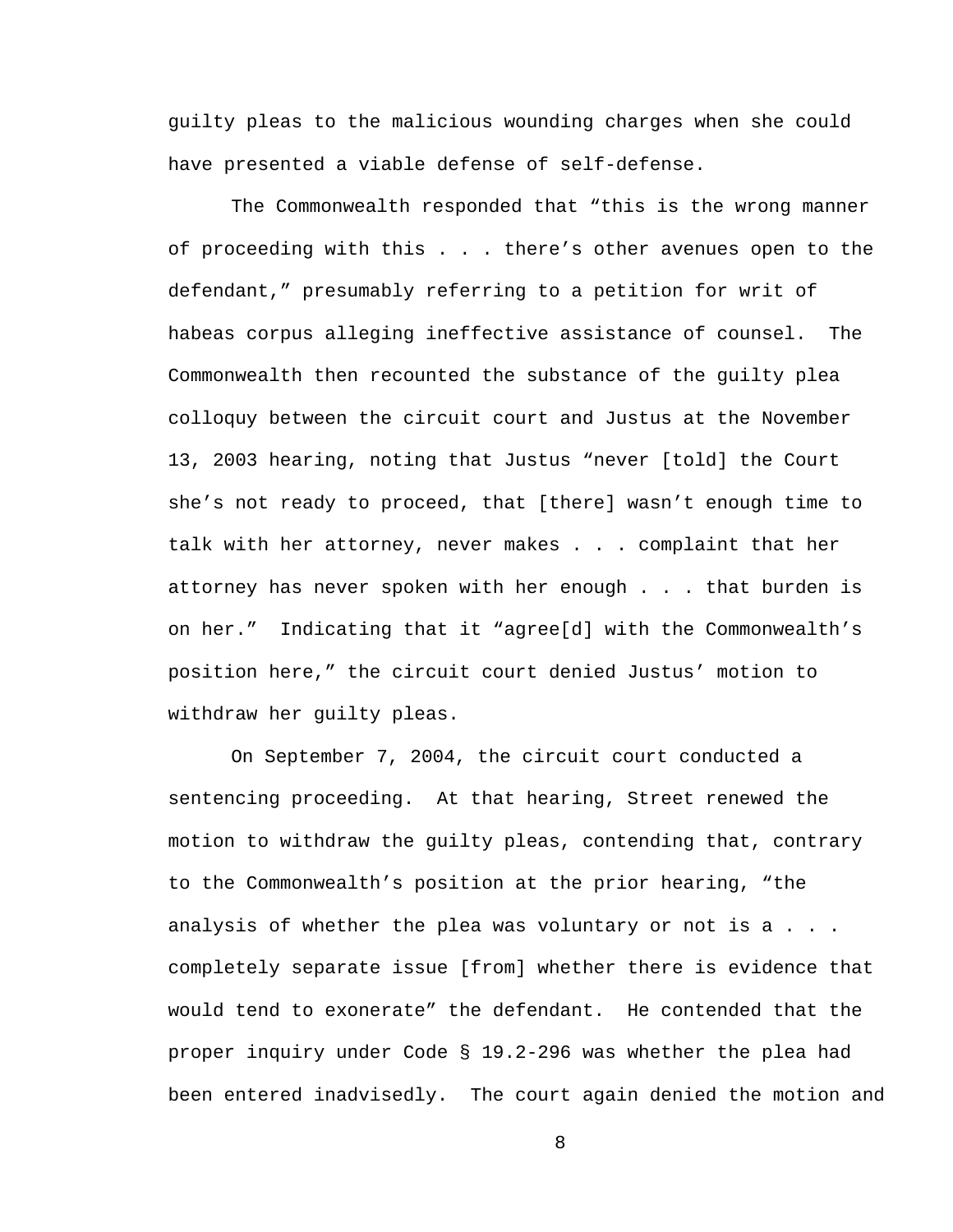sentenced Justus to a total of 14 years incarceration, with 8 years suspended. $3$ 

The Court of Appeals of Virginia granted Justus' petition for appeal and subsequently affirmed her convictions in an unpublished opinion. Justus v. Commonwealth, Record No. 2439- 04-3 (May 16, 2006). The Court acknowledged that a motion to withdraw a guilty plea made pursuant to Code § 19.2-296 before sentence is imposed is to be considered in view of our decision in Parris v. Commonwealth, 189 Va. 321, 52 S.E.2d 872 (1949). Addressing the proffered evidence of defenses that would have been available to Justus, and Russell's failure to adequately investigate these avenues of defending the case, the Court concluded that "the deficiency, if any, was [Justus'] failure to communicate with her attorney." Justus, slip op. at 6 (emphasis in original). The Court further noted that "[t]he record contains no indication regarding [Justus'] efforts, if any, to

i<br>Li

<sup>&</sup>lt;sup>3</sup> In the same proceeding, Justus was subject to a probation revocation for a prior conviction, and the circuit court imposed the suspended portion of the sentence upon finding that Justus' conviction on the four indictments in this case was just cause to revoke her probation. In appealing her conviction on the indictments arising from the September 10, 2003 incident, Justus also seeks reversal of the probation revocation. Because the facts of the probation revocation are not relevant to the issues raised in this appeal, we need not recite those facts in this opinion. The circuit court by order entered on January 26, 2005 suspended the execution of that sentence pending appellate review of the issue presented in this appeal.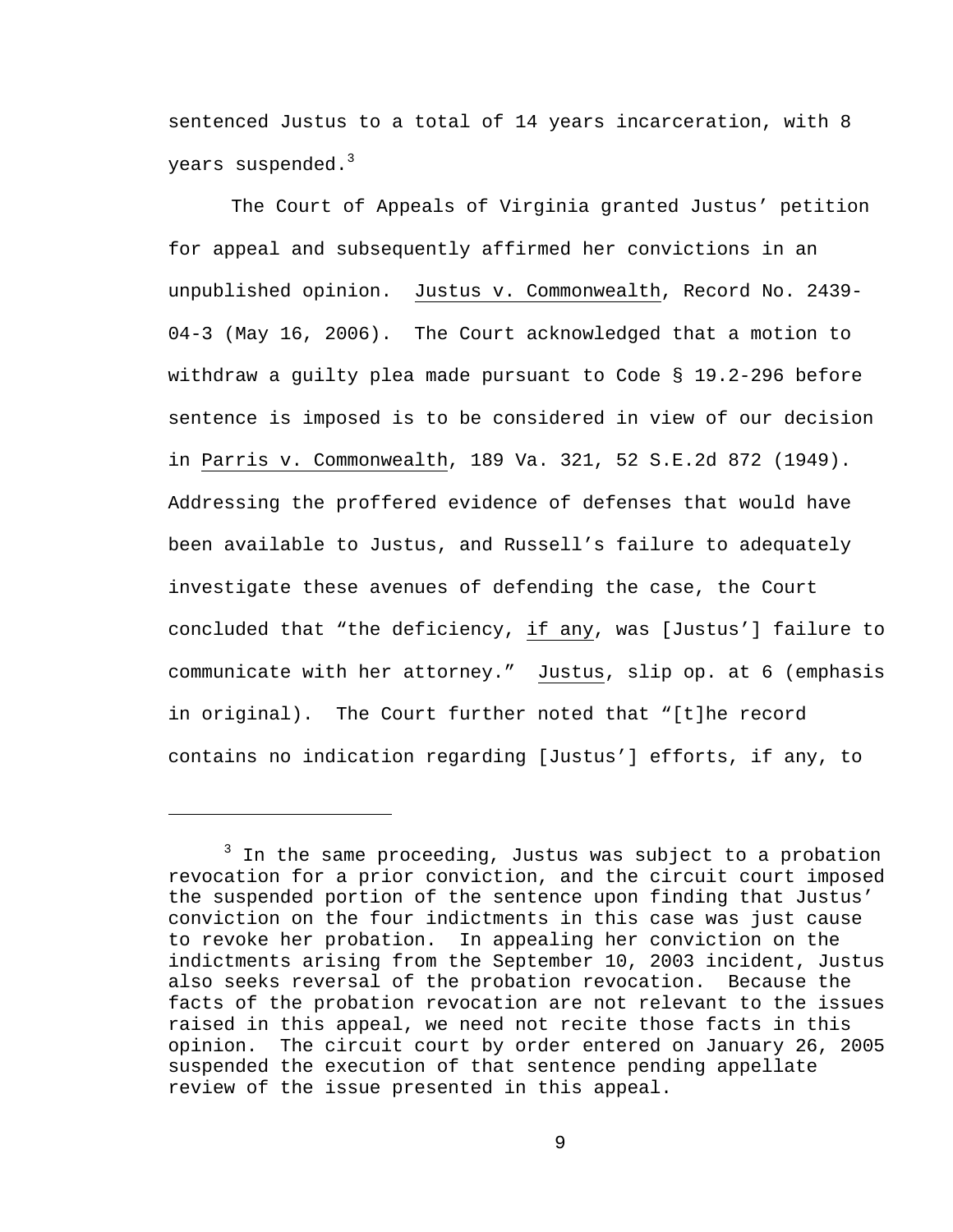contact [Russell] to prepare for trial" but nonetheless during the guilty plea colloquy, Justus indicated to the trial court that she had been provided sufficient time to consult with Russell. Id. at 8.

Adopting the view of the Commonwealth that Justus' acknowledgment in the guilty plea colloquy that she had committed the acts charged in the indictments and was in fact guilty of those offenses could be weighed against the affidavits addressing her claims of the right to enter the home and self-defense, the Court of Appeals concluded that the trial court "was entitled to reject [the affidavits] as not credible" and affirmed the judgment of the circuit court. Id. at 9. We awarded Justus this appeal.

## DISCUSSION

While we have addressed the denial by a trial court of a motion to withdraw a guilty plea in many prior cases, of which Parris is the seminal statement of the law, more recently it has been within the jurisdiction of the Court of Appeals to review such cases in the first instance. See Williams v. Commonwealth, 263 Va. 189, 190, 557 S.E.2d 233, 234 (2002) (Order). Parris and our cases that preceded it, were decided under a former procedural rule, see former Rule 3A:25(d) (1974), which was codified in Code § 19.2-296 in 1975. 1975 Acts ch. 495. Although this case presents the first opportunity for this Court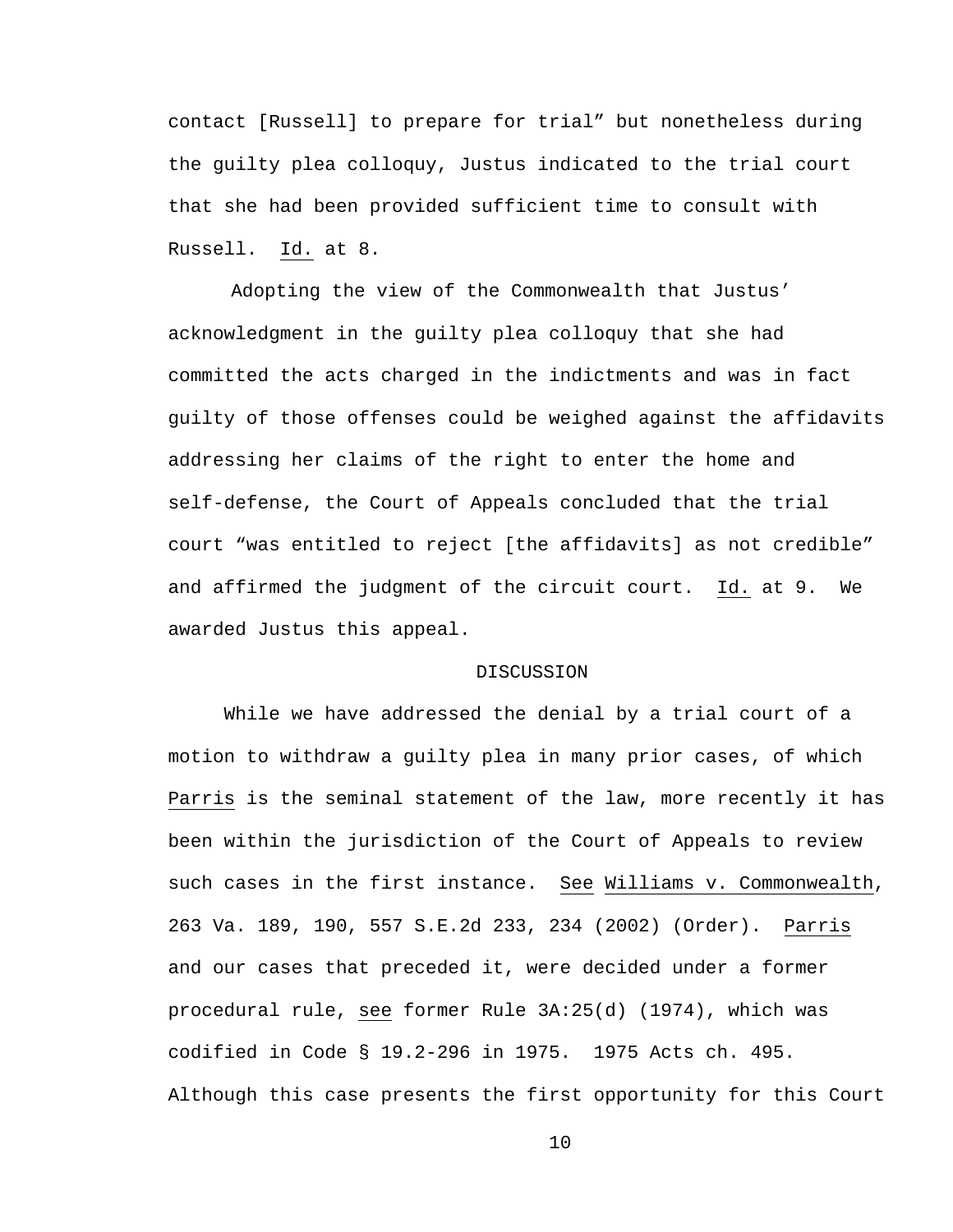to review a denial of a request to withdraw a guilty plea before entry of a final sentencing order since the ability of a defendant to do so was codified in 1975, Parris remains the standard for consideration and review of a motion made under the statutory provision, which for all intents and purposes is identical to the former procedural rule.

Code § 19.2-296 provides that "[a] motion to withdraw a plea of guilty or nolo contendere may be made only before sentence is imposed or imposition of a sentence is suspended; but to correct manifest injustice, the court within twenty-one days after entry of a final order may set aside the judgment of conviction and permit the defendant to withdraw his plea." Under the express terms of the statute, when the motion is made after entry of a final order imposing sentence or deferring the imposition of sentence, a defendant will be allowed to withdraw a guilty plea only while the case remains under the trial court's jurisdiction for twenty-one days and only "to correct [a] manifest injustice."

By contrast, the statute does not expressly provide the standard by which a trial court is to determine whether to grant a motion to withdraw a guilty plea when, as in this case, the motion is made before sentence has been imposed. However, logic dictates that the standard must be more liberal than the requirement of showing a manifest injustice. Cf. Lilly v.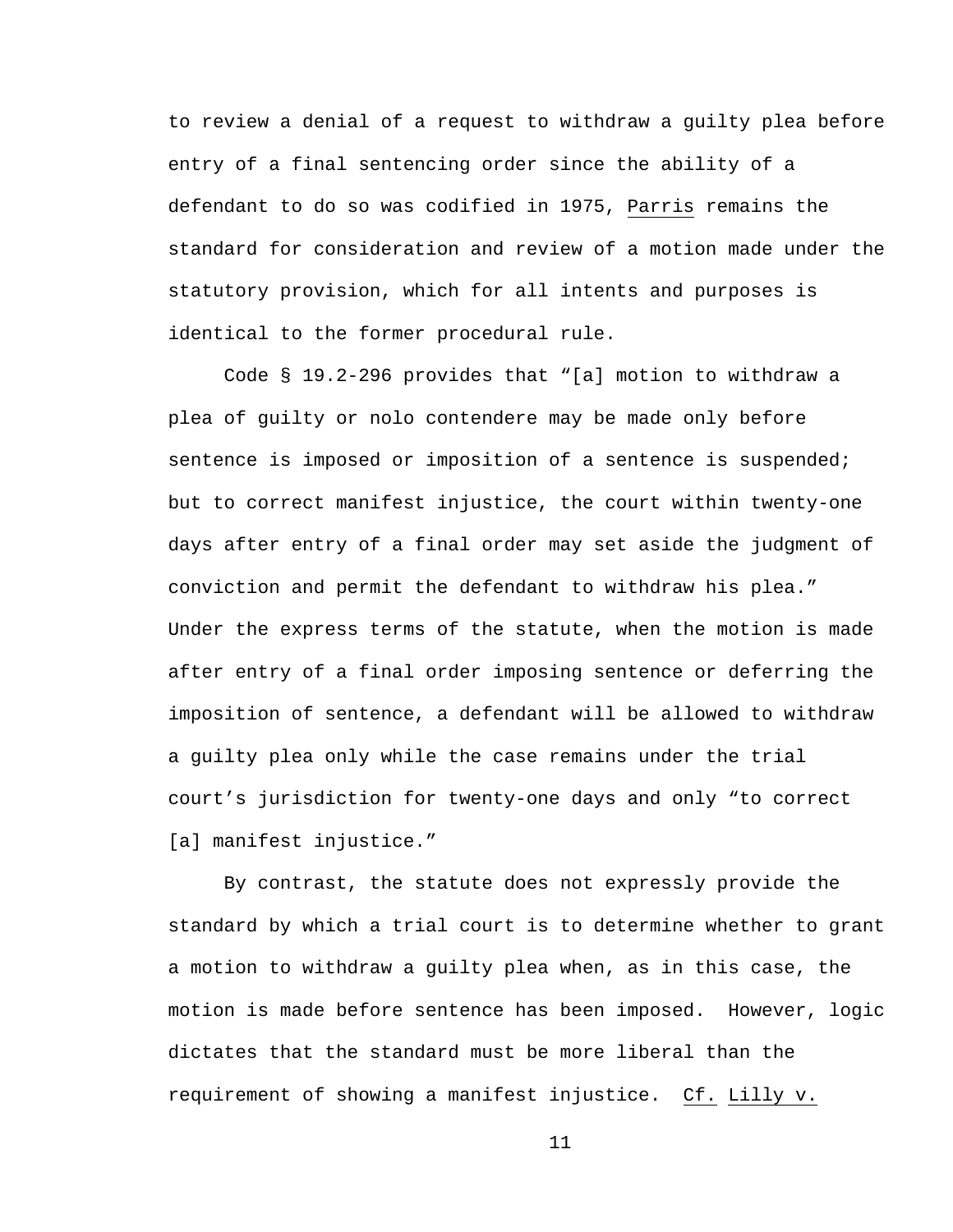Commonwealth, 218 Va. 960, 965, 243 S.E.2d 208, 211 (1978) (quoting Paradiso v. United States, 482 F.2d 409, 416 (3d Cir. 1973)) (holding that where the defendant "waited until after sentence had been imposed to move to withdraw his guilty plea," it was appropriate to apply the "'more severe standard'" of requiring a finding of a manifest injustice).

In Parris, we held that when the defendant makes a motion to withdraw a guilty plea prior to the imposition of sentence, the decision whether to grant that motion is committed to the discretion of the trial court, " '[b]ut such a discretion will rarely, if ever, be exercised in aid of an attempt to rely upon a merely dilatory or formal defense.' " 189 Va. at 323-324, 52 S.E.2d at 873-74 (quoting Early v. Commonwealth, 86 Va. 921, 924, 11 S.E. 795, 796 (1890)). Nonetheless, in contrast to the "manifest injustice" standard applied after a final sentencing order has been entered, when the motion is made before sentence has been imposed, we noted that

"the withdrawal of a plea of guilty should not be denied in any case where it is in the least evident that the ends of justice will be subserved by permitting not guilty to be pleaded in its place. The least surprise or influence causing a defendant to plead guilty when he has any defense at all should be sufficient grounds for permitting a change of plea from guilty to not guilty. Leave should ordinarily be given to withdraw a plea of guilty if it was entered by mistake or under a misconception of the nature of the charge; through a misunderstanding as to its effect; through fear, fraud, or official misrepresentation; was made involuntarily for any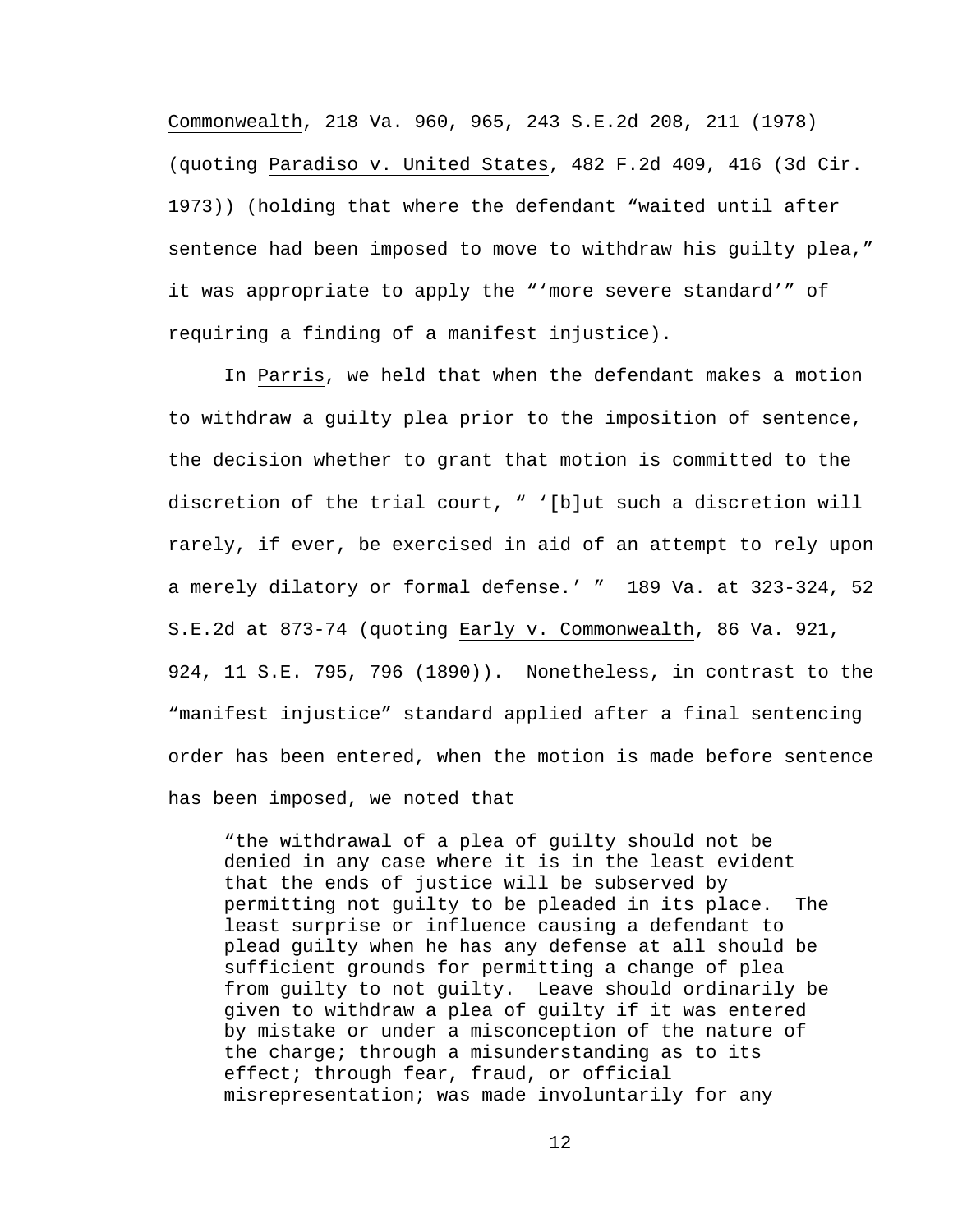reason; or even where it was entered inadvisedly, if any reasonable ground is offered for going to the jury."

Id. at 325, 52 S.E.2d at 874 (quoting 14 Am. Jur., Criminal Law, sec. 287, 961 (1938)). Thus, " 'the accused should be permitted to withdraw a plea of guilty entered [i]nadvisedly when application thereof is duly made in good faith and sustained by proofs, and a proper offer is made to go to trial on a plea of not guilty.' " Id. at 325-26, 52 S.E.2d at 874 (quoting Abbott, Criminal Trial Practice 212 (4th ed. 1939)). These principles guide our determination whether a trial court abuses its discretion in denying a motion to withdraw a guilty plea made pursuant to Code § 19.2-296 prior to entry of a final sentencing order.

We begin our analysis in this case by stressing the obvious. This is not a habeas corpus case in which ineffective representation of counsel is asserted to establish that the defendant did not enter constitutionally valid guilty pleas. The Court of Appeals and the Commonwealth on brief in this appeal, however, rely almost exclusively upon habeas corpus jurisprudence to support the proposition that admissions made by a defendant in a guilty plea and the attendant colloquy are presumed to be valid and are not to be lightly set aside. That reliance is misplaced in the context of a Code § 19.2-296 motion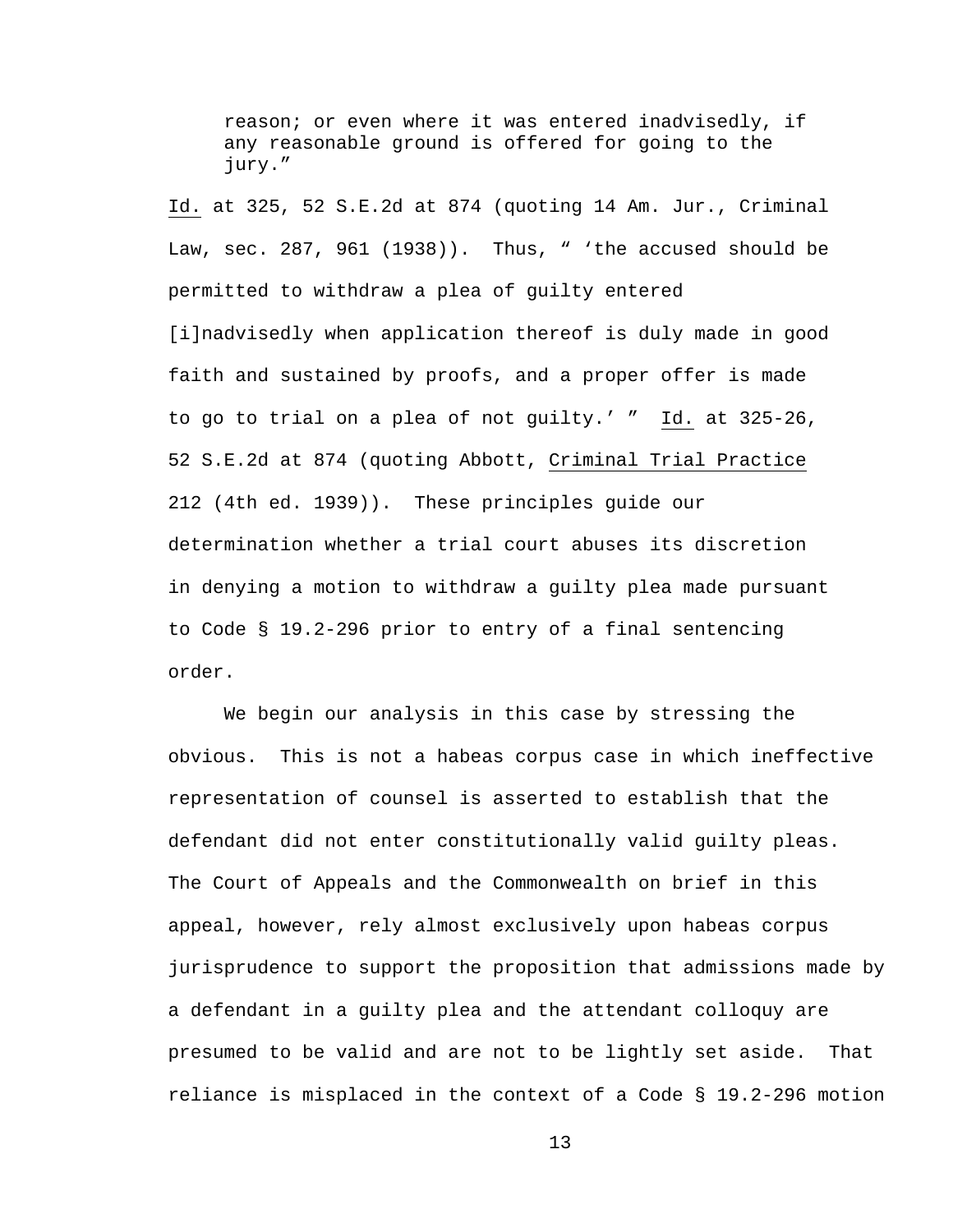to withdraw a guilty plea prior to sentencing for several reasons.

First, when the case remains within the jurisdiction of the trial court to permit the withdrawal of a guilty plea, the presumptions that would favor the Commonwealth in a habeas proceeding simply do not apply. Second, when a defendant files a motion under Code § 19.2-296, he is necessarily seeking to repudiate the admission of guilt and some, if not all, of the admissions made in the guilty plea colloquy. Moreover, the proper granting of a motion to withdraw a guilty plea under this statute is not dependent upon a determination that the defendant failed to receive adequate legal representation from counsel.

As Parris instructs, in exercising its discretion to grant or deny a Code § 19.2-296 motion made prior to the entry of a final sentencing order, the trial court is to make that determination based on the facts and circumstances of the particular case. And, generally, "the withdrawal of a guilty plea should not be denied in any case where it is in the least evident that the ends of justice will be subserved by permitting not guilty to be pleaded in its place." Id. at 325, 52 S.E.2d at 874. Thus, the motion should be granted even if the guilty plea was merely entered "inadvisedly" when the evidence supporting the motion shows that there is a reasonable defense to be presented to the judge or jury trying the case.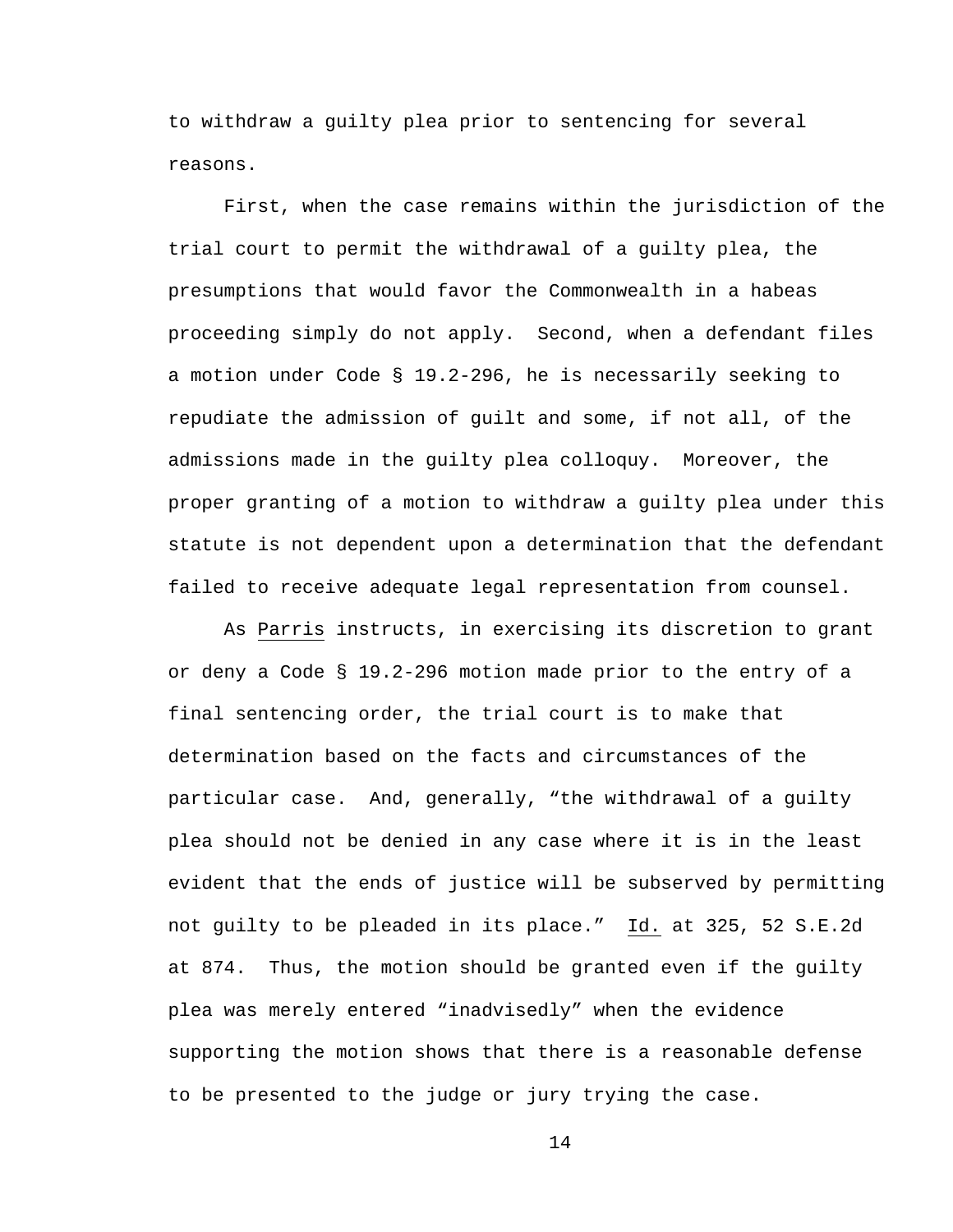In this case, Justus does not contend, nor would the record support, that she entered her guilty pleas as a result of fraud, coercion, or undue influence. The thrust of her contentions that the circuit court abused its discretion in denying her motion to withdraw her guilty pleas, under the circumstances of this case, is that she could not be guilty of breaking and entering her own home and unlawfully causing damage to it and that she had a reasonable claim of self-defense against the malicious wounding charges. Such evidence presented at trial in the circuit court, if ultimately accepted by a jury, could support these contentions.

During the plea hearing, the circuit court clearly was made aware by Russell, her trial attorney at that time, that Justus was living with Harold Justus in the home she was accused of having burglarized and damaged. The affidavit of Sandra Sue Cook attached to the motion to withdraw Justus' guilty plea to these charges evidenced that Justus had resided in this home at the time of the alleged burglary. Neither counsel's representation nor Cook's affidavit are inherently incredible. Moreover, they provide support for absolute defenses to the charges because a person may not unlawfully break and enter a home in which she has the right to occupy or damage her own property.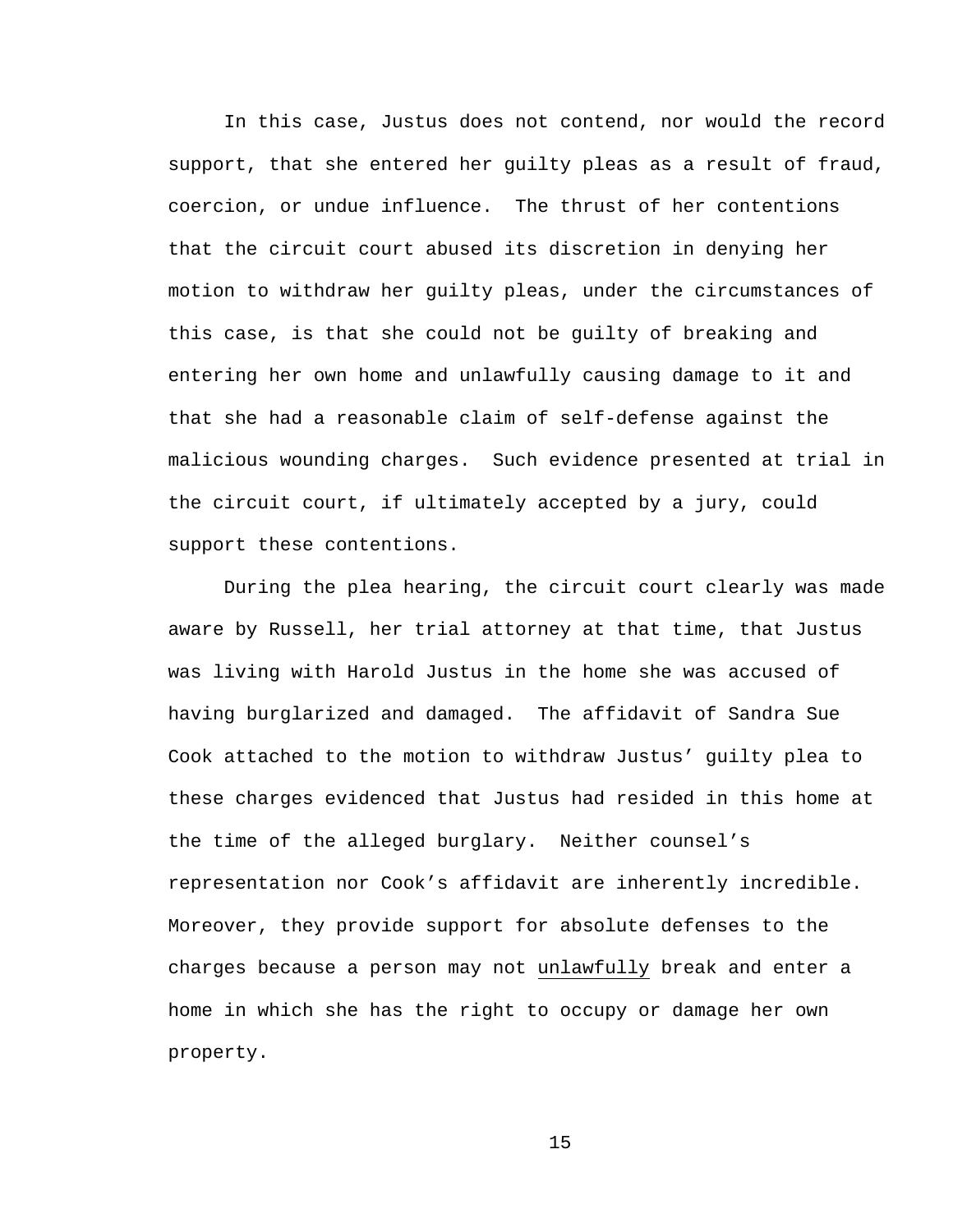With regard to the malicious wounding charges, the affidavit of Joyce Justus attached to Justus' motion provided an evidentiary basis for a claim by Justus of self-defense. Again, the assertion by Joyce Justus that Justus had been attacked by Harold Justus and Tina Justus is not inherently incredible.

The Court of Appeals' emphasis on the absence of evidence in the record to show that Justus attempted to maintain contact with Russell and that she would have had prior knowledge of the evidence that would have provided a basis for defenses to the charges against her is not material to the proper inquiry whether the circuit court abused its discretion in denying Justus' motion to withdraw her guilty pleas. The proper emphasis, in accord with Parris, is upon whether it is in the least evident that the ends of justice will be served by permitting Justus to withdraw her pleas of guilty and plead not guilty in their place.

Upon review of the record, we are of opinion that, under the circumstances of this case, the ends of justice would be served in permitting Justus to withdraw her guilty pleas and plead not guilty to the charges against her. The record supports the conclusion that her motion to withdraw her guilty pleas was made in good faith and premised upon a reasonable basis for substantive, and not "merely dilatory or formal," defenses to the charges. Accordingly, we hold that the circuit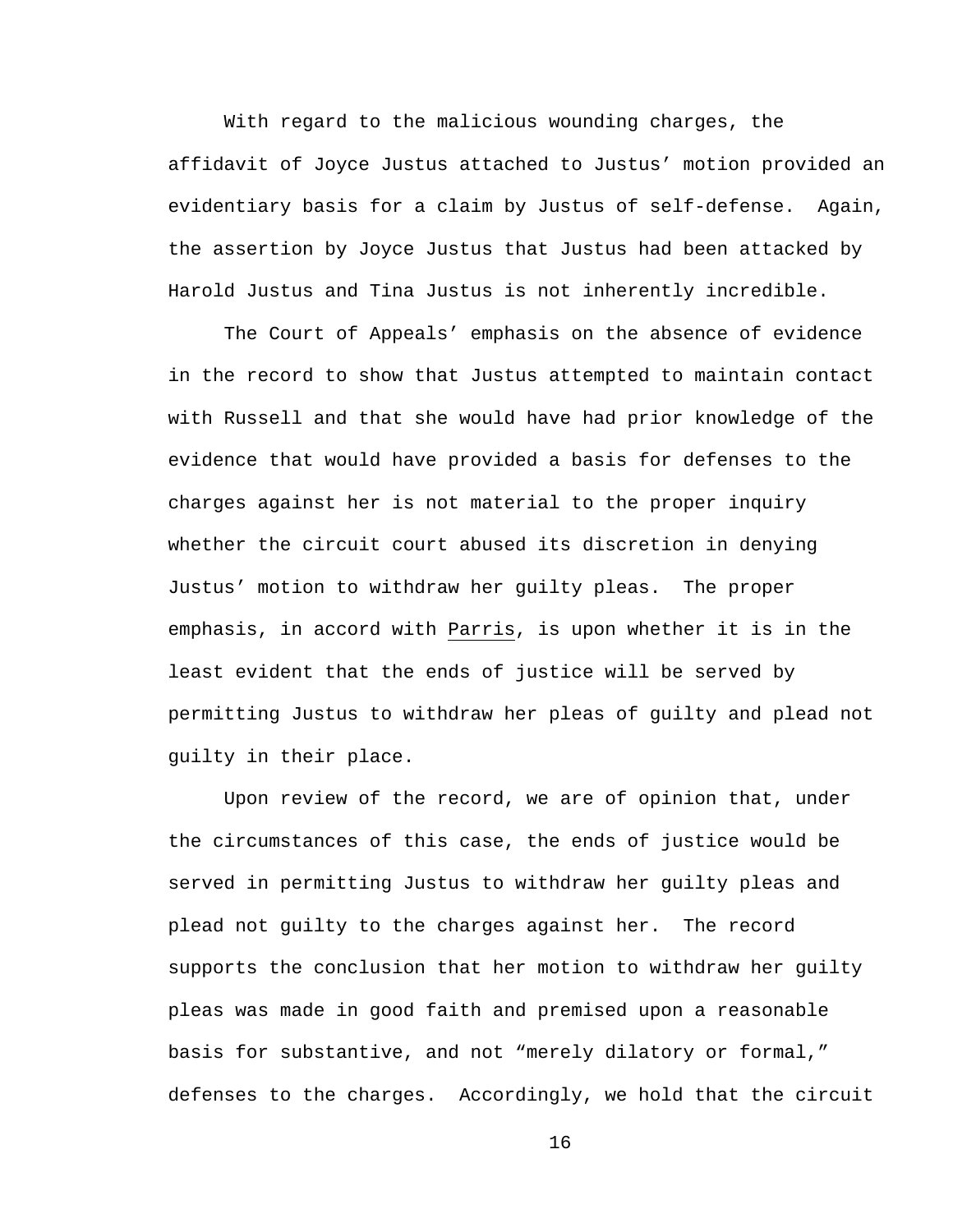court abused its discretion in not granting the motion and permitting Justus to withdraw her guilty pleas.

## **CONCLUSION**

For these reasons, we will reverse the judgment of the Court of Appeals, vacate the judgments of conviction, and remand to the Court of Appeals with instructions to remand to the circuit court with direction that Justus be permitted to withdraw her guilty pleas and to have the matter proceed to trial, if the Commonwealth is so advised.

We find no merit to the Commonwealth's argument that Justus has waived her claim to have the circuit court's revocation of her probation on an unrelated offense reversed in this appeal. The circuit court imposed the suspended portion of the sentence concurrently with the proceedings in this case. Justus' objections in the circuit court and her request for relief in her appeal in the Court of Appeals and in this Court clearly preserved the issue of whether the failure to permit her to withdraw her guilty pleas also implicated the circuit court's judgment to impose the suspended sentence based on the convictions arising from those pleas. See note 3, supra. Accordingly, we will also reverse the circuit court's judgment in this regard. The Commonwealth may file a petition for rule to show cause in order to seek revocation of the probation at a later date, if it is so advised.